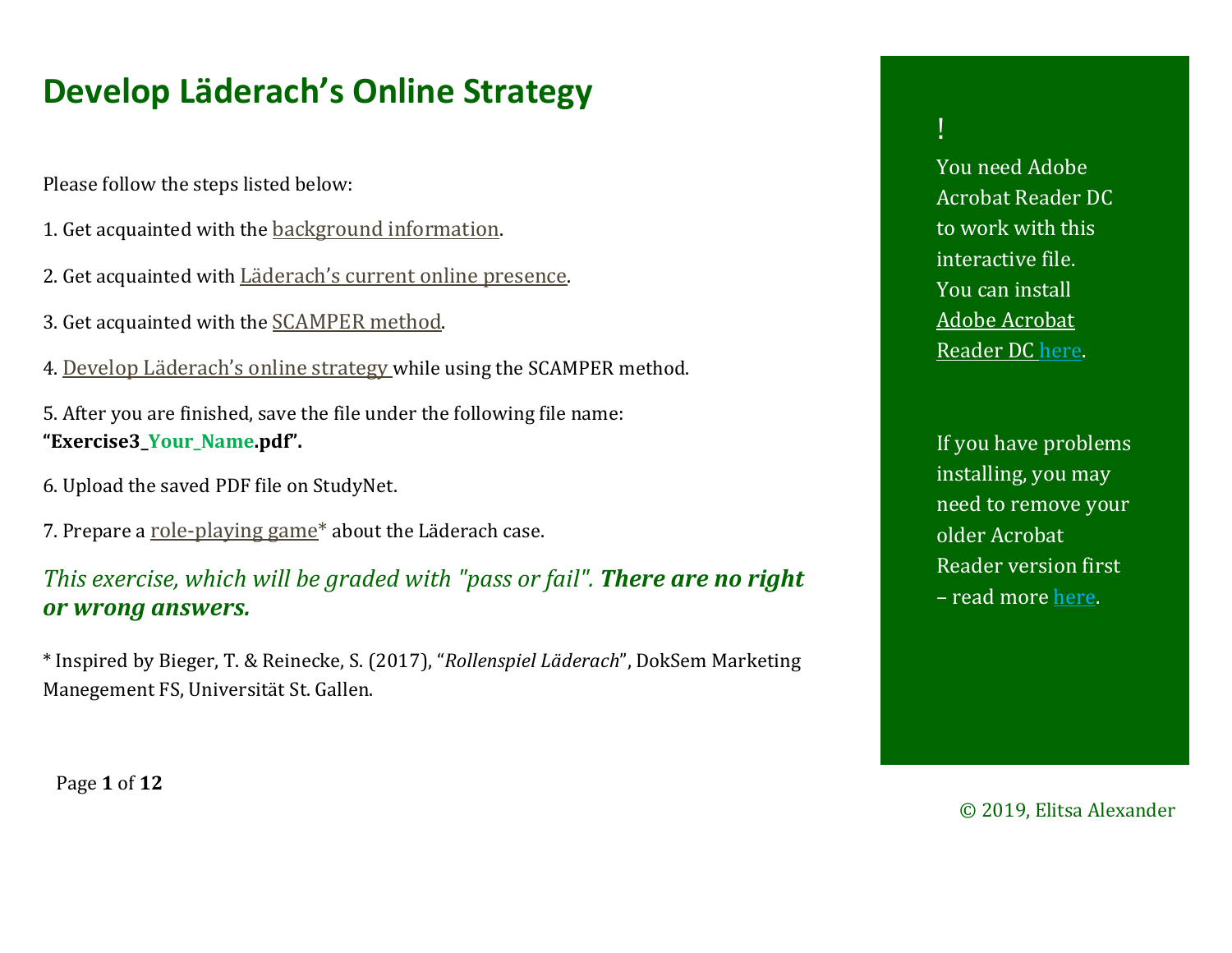### <span id="page-1-0"></span>**[Main menu](#page-0-0)**

#### **Background Information**



#### **The path from being an expert in specialized trade to a consumer brand & the current need to make a decision**

The Läderach company started as a bakery founded by Rudolph Läderach Senior in 1962 in Netztal (Kanton Glarus, Switzerland). The breakthrough for the young company came in 1970 with a patented invention of a simplified process for the production of thin-walled truffles (Hohlkugeln). This invention greatly simplified the production and improved the quality of truffles as semifinished products. Ten years later, the founding of Confiserie Läderach GmbH & Co KG in Germany was the first step abroad. The export business was added to the company's portfolio. In 1994, following a generation change under Jurg Laderäch, the company established itself as a strong B2B (business-to-business) brand, i. e. set foot in the specialized trade with chocolate and luxury gastronomy. In 2003, the company started building a second foothold as a consumer brand (Source:

[https://www.laederach.com/en/chocolate](https://www.laederach.com/en/chocolate-family/history)-family/history).

Today Laderäch is an established brand in the B2C (business-to-consumer) sector. The question now is whether Laderäch should invest in extending and optimizing their e-commerce platform. In the following fictitious business dialogue, key aspects of this pending decision are sketched:

Page **2** of **12**

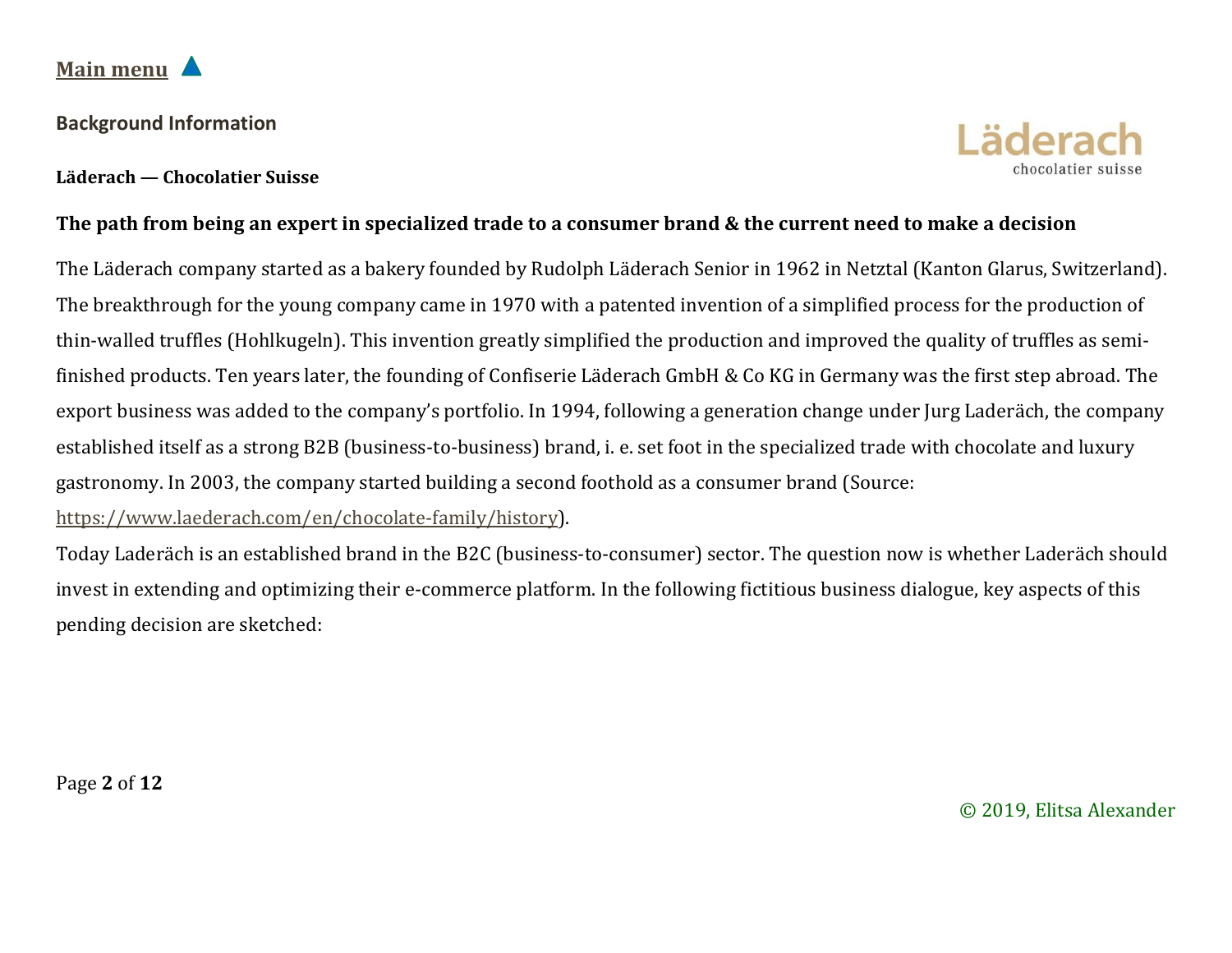#### **CEO:**

"With our current market position in the B2B and the B2C sectors, we have reached a broad saturation limit. The cocoa harvests are increasingly being bought up by international trading houses and online B2B platforms have become more and more the plaything of commodity speculation. Sandwiched between cocoa suppliers and retailers, we face shrinking margins. On the B2C, more and more people visit our website without purchasing. This needs to change. A stagnating sales market and shrinking margins are a long-term threat to the development of our company. We therefore have to strengthen our third foothold – our online presence. We should extend the offerings available on our e-Commerce platform. We have to offer more choice. We can build an online Chocolate Creation Lab (a Chocolab) where each website visitor can create her own chocolate. Strengthening our online business will (1) give us easy access to the global market, (2) will remove the need for expensive retail premises and customer-facing staff, which will ultimately reduce our overheads, and (3) will allow us to perform better marketing research by monitoring the customer behavior on our e-commerce site."

#### **Marketing Manager:**

"I have been warning about this development for years. It is our "five-minutes-to-midnight" chance to catch up on e-commerce development. Whoever has direct access to the online customer today, i. e. to the e-consumers, is in a stronger position. More and more people are buying online – retail e-commerce sales worldwide are projected to double by 2021. If we succeed in strongly anchoring our brand among the online consumers, we are not interchangeable. Our customer capital should grow to include the online customers. Hundreds of people visit our website without buying. To change this, we should offer more choice. Offering "more choice" is a sure winner. We should build an online Chocolate Creation Lab (a Chocolab) where each website visitor can create her own chocolate. That will boost our online sales. We can then expand our market beyond local customers very quickly.

Page **3** of **12**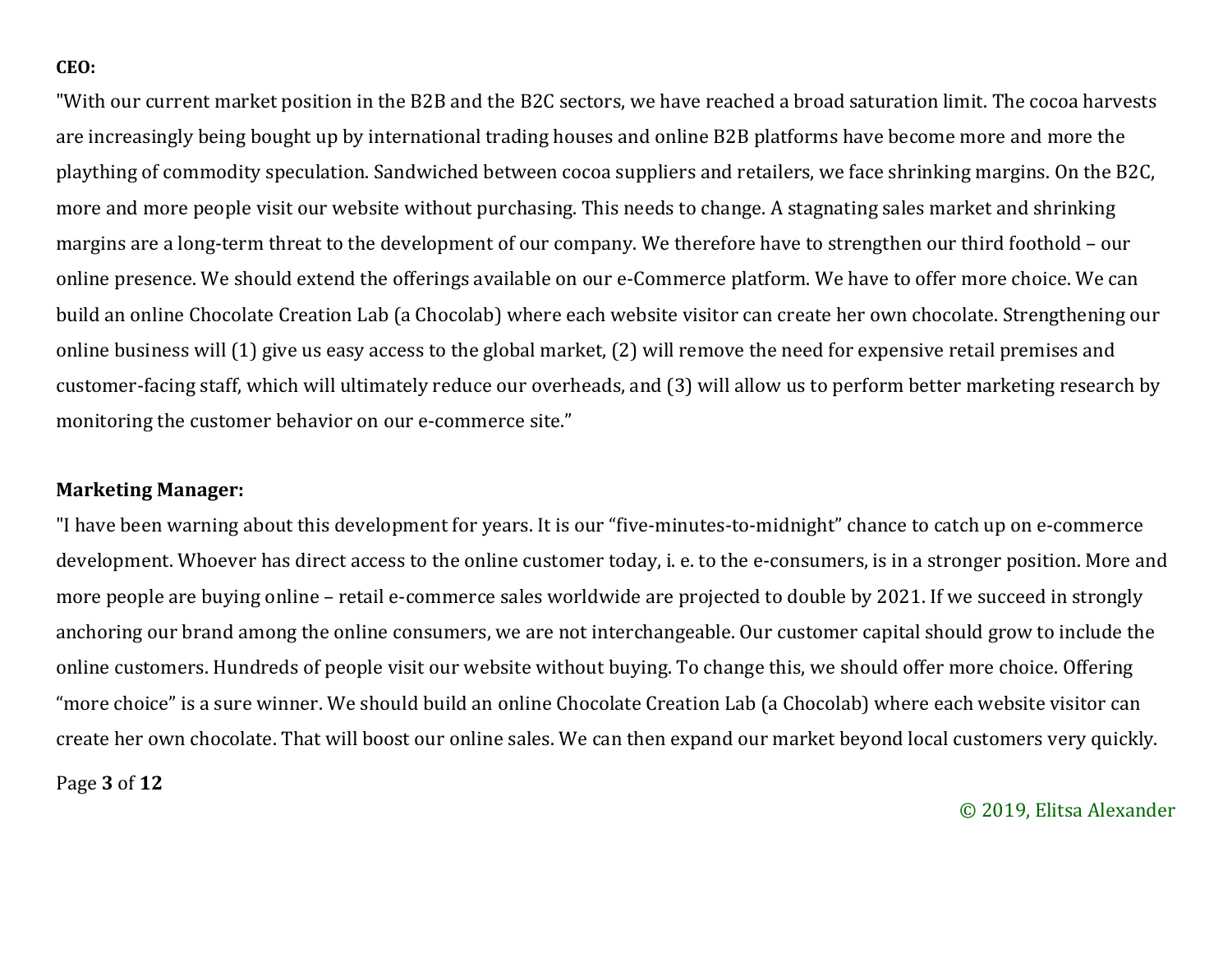We should offer our website in different languages, like Lindt already do. It is a big chance we are missing here. We should use online marketing tools to target new customers and website analysis tools to gain insight into our customers' needs."

#### **Production Manager:**

"All of this means that we have to scale up our order fulfilment systems. The establishment of customizable and configurable online offerings aimed directly at end customers also means shortening the time-to-market and the production time. We would have to change production in order fulfill individual orders quickly. This means massive investment and a huge learning endeavor for us. In addition, the euphoria of the online victory, proclaimed by our Marketing Manager, will subside in the face of problems. The online retail market is also saturated. Focusing on our online offerings will challenge our traditional retailer shops, we may end up being in a predatory competition with our traditional shops."

#### **CFO:**

"Of course, as CFO, I also see the need to have greater margins. On the other hand, as our Production Manager has already pointed out, the planned optimization of our e-commerce platform will need a major investment in the expansion of our facilities to scale up our order fulfilment systems and to build up the necessary reputation as an online brand. But I would like to mention another aspect: the psychology of choice. Offering "more choice" is *not* a sure winner. The agonies of too much choice include indifference and frustration. If we offer too much choice to our online customers, they may feel overwhelmed and make poor choices – or even none at all. This could be detrimental to the loyalty of our current customers and put additional pressure on our proven foothold. And – do we really need to become a global brand?"

Page **4** of **12**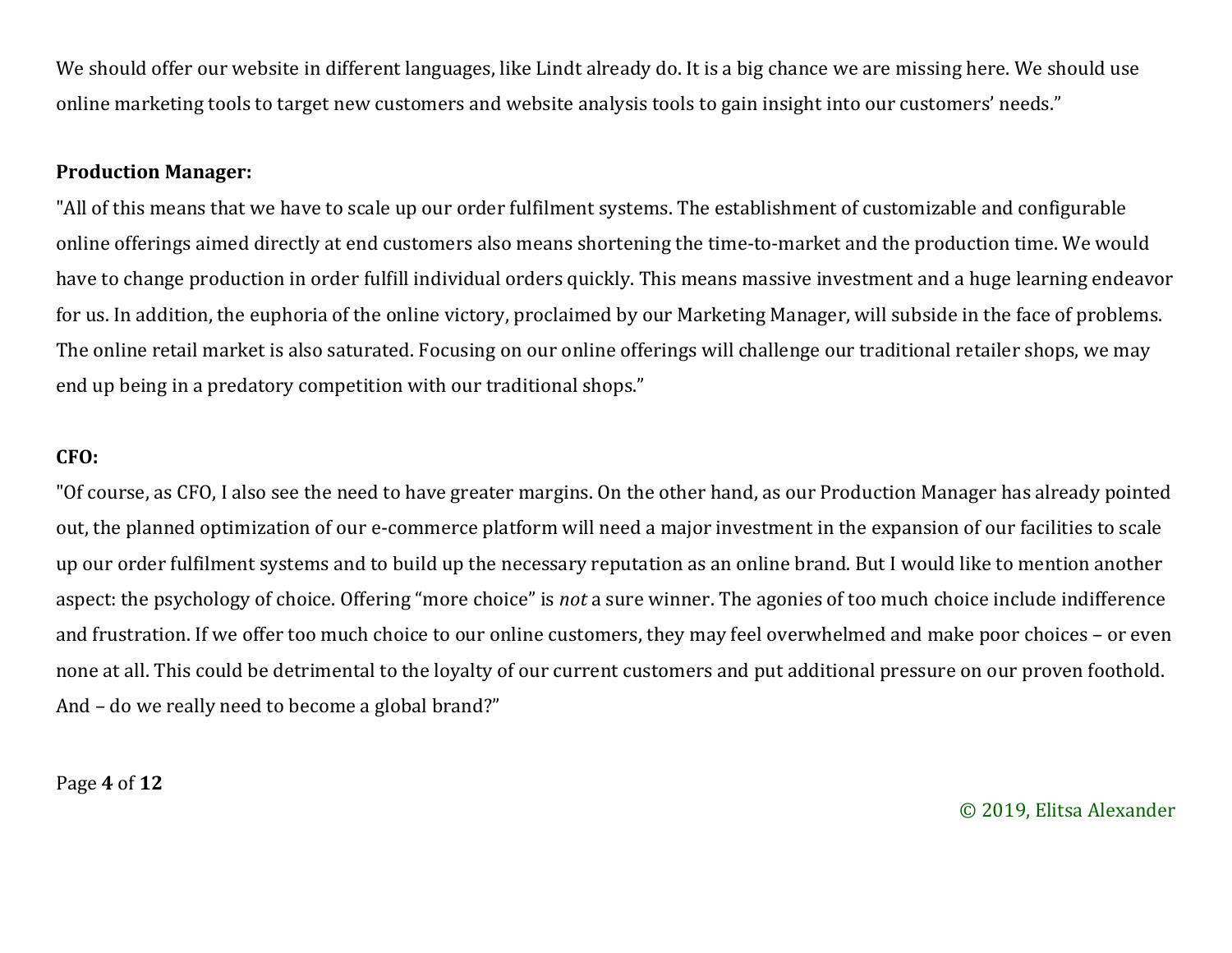<span id="page-4-0"></span>

### Läderach's current online presence



Source: laederach.com

Page 5 of 12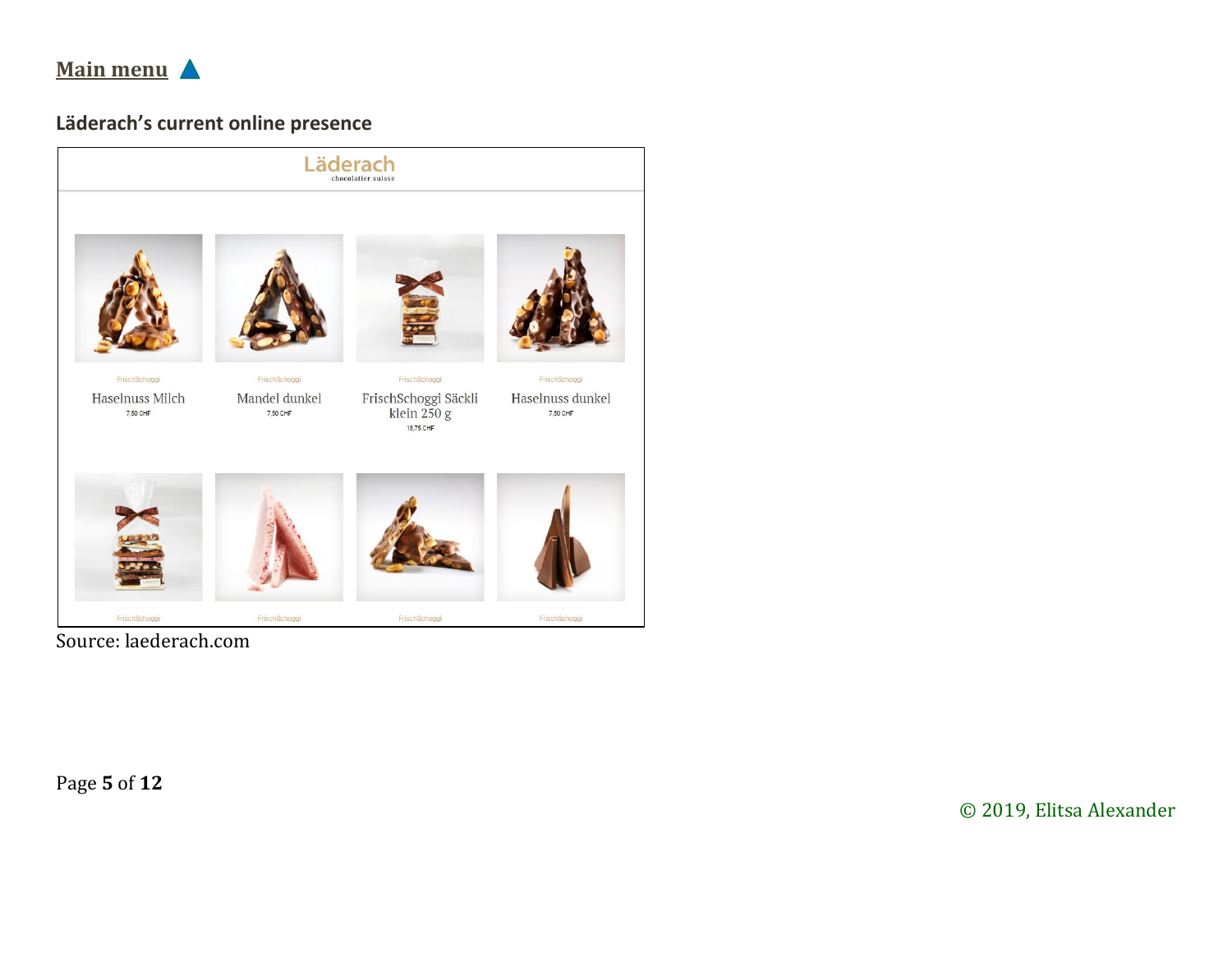<span id="page-5-0"></span>

#### **SCAMPER Method**

"The Scamper method is a set of nine techniques used to transform any object, service, or process into something new. Try to ask yourself how you can improve on a suitcase, a burger, a mortgage or any other object or process. Ideas emerge almost involuntarily.

When looking for alternatives, it is possible to produce the following results:

- One of the alternative ideas can solve a problem.
- An alternative idea can help reform some aspects of the problem and so indirectly fix it.
- An alternative idea can be a great starting point.

1. **(S) Substitute** something (what are the things that are possible to be rejected, get rid of, subtracted, changed?). Substitute objects, places, procedures, people, ideas and even emotions. Substituting is a trial-and-error method when one thing is substituted by another until a suitable idea is found. If you want to come up with ideas via substituting, then ask:

- What elements could be changed or added to in order to improve the offering?
- What other product, method or process could be used?
- Can rules be changed? What rules could be changed?
- Is it possible to use this idea somewhere else?

2. **(C) combine** it with something else – mix, connect with other parts of services, integrate (in what way is it possible to connect X with Y? What will happen if these two ideas be connected?) This involves synthesis/ aggregation of ideas, goods, or services and processes in order to create something new. If you want to combine, ask:

- What kind of ideas can be combined?
- How can you combine the goals?
- What is another thing to be combined with this?
- How can we design a combination?
- What else can we put that increases usability?
- What materials can be combined?
- What would happen if this offering/product would be joined with another already existing product in order to create something new?

Page **6** of **12**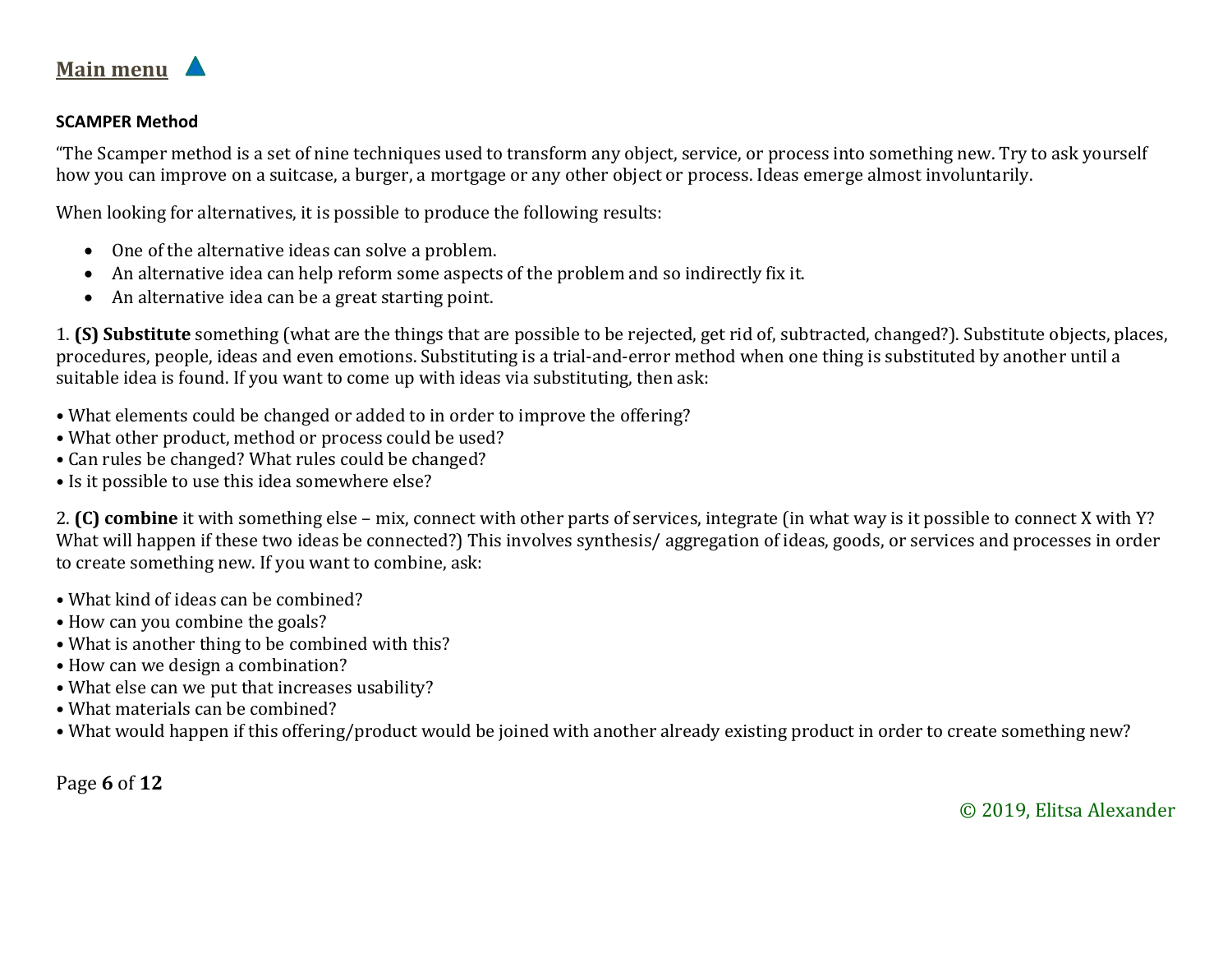- What should be joined in order to increase the use of the product or the offering?
- How to mobilize one's resources in order to create a new perspective of the product or the offering?

3. **(A) adapt** – recycle, change functions, use parts of other things.

Questions to be asked:

- How to apply this product to another use?
- What other process could be applied?
- What could be copied from other products and applied to our product?
- What other products or ideas could be used as a source of inspiration?

4. **(M) modify** – magnify or decrease, change the shape, modify the attributes (for example color). What could be modified? In general any part of any object could be modified. If you want to modify ideas, ask:

• In what way can we improve it to make it better? What could be modified? Is it possible to change meaning, color, move, sound, smell, shape, form? What about changing the name?

- What about other changes? What changes could be made in plans? In process? In marketing?
- What other form would it take?
- Can the packaging be combined with the shape?
- In what ways would it be possible to change the shape, image or features of the product?
- What could be added to it in order to change the item?
- What should be emphasized or highlighted in order to create a higher value of the product?
- What could be improved or extended?

5. **(P) put it for other purposes** (can it be used elsewhere for other purposes in other settings?)

- What can it be used for?
- What about other ways? What about other markets?
- Is it possible to use this product in a different environment or industry?
- Who else would use this product?
- How would this product work / operate in a different environment?

Page **7** of **12**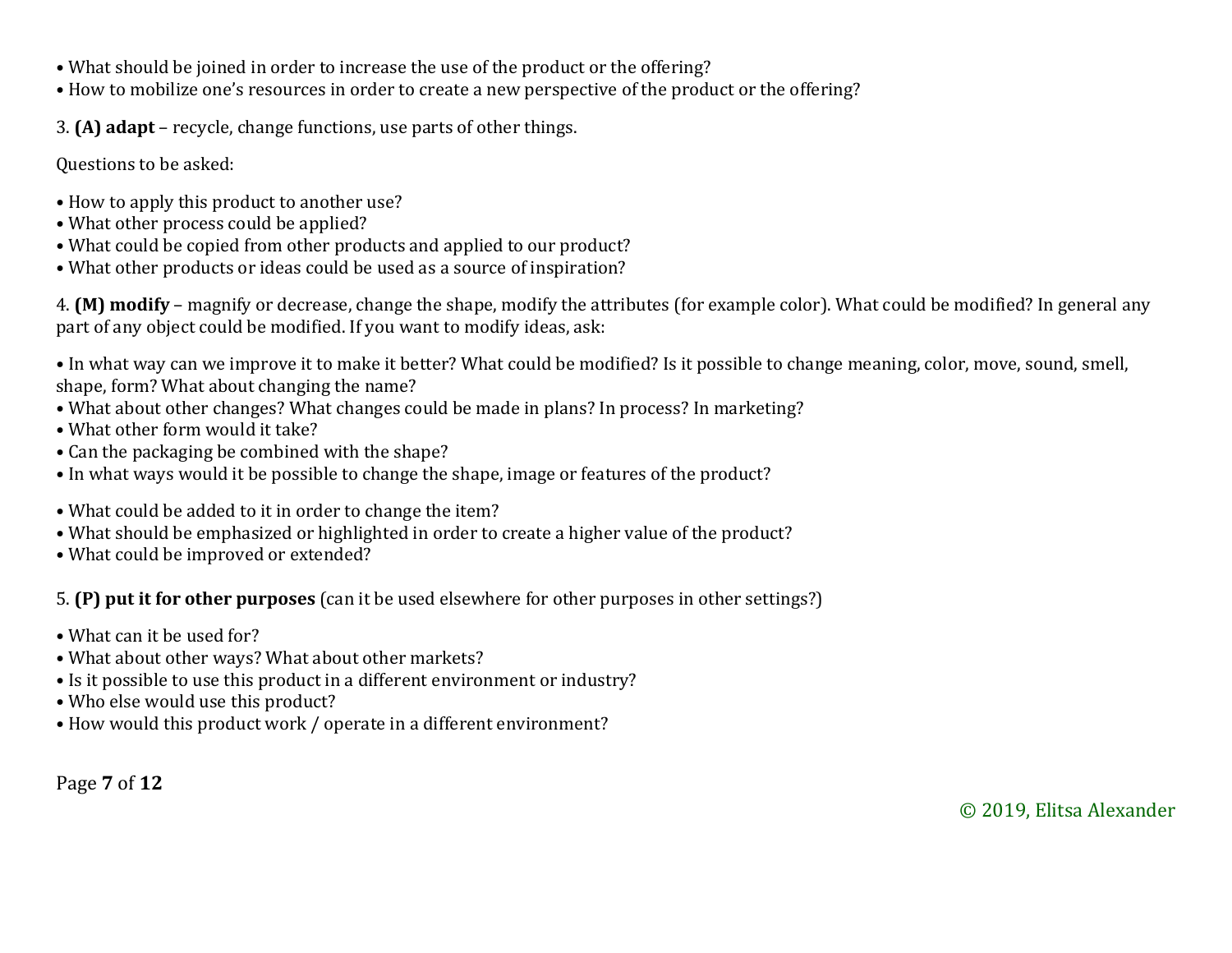#### **6. (E) eliminate** something – eliminate the elements, simplify, leave only the main function of the item, minimize

- In what way would it be possible to simplify this product?
- What would happen if it were smaller? What should we subtract? Should we divide it? Divide into different parts? Cut? Simplify? Thicken? Minimize? Lessen? Clear? Is it possible to remove the rules?
- What is not necessary?
- What functions, parts or rules could be repealed?
- How to make it faster, easier and providing more fun?
- What would happen if one part of the product would be eliminated, by what could it be replaced?

7. **(R) reverse or rearrange** it – turn it inside out or upside down (flip, change places?)

- What would happen if this is done in a way contrary to the way it is done now?
- Which components can be customized?
- What rules could be changed?
- Can we swap the positive and negative things? What confrontation appears?
- Should we flip it? Top instead of the bottom?
- Should it be seen from the reverse side? Or should the functions be flipped?
- Do something that is not expected?" (Source: Lipinskiene 2014)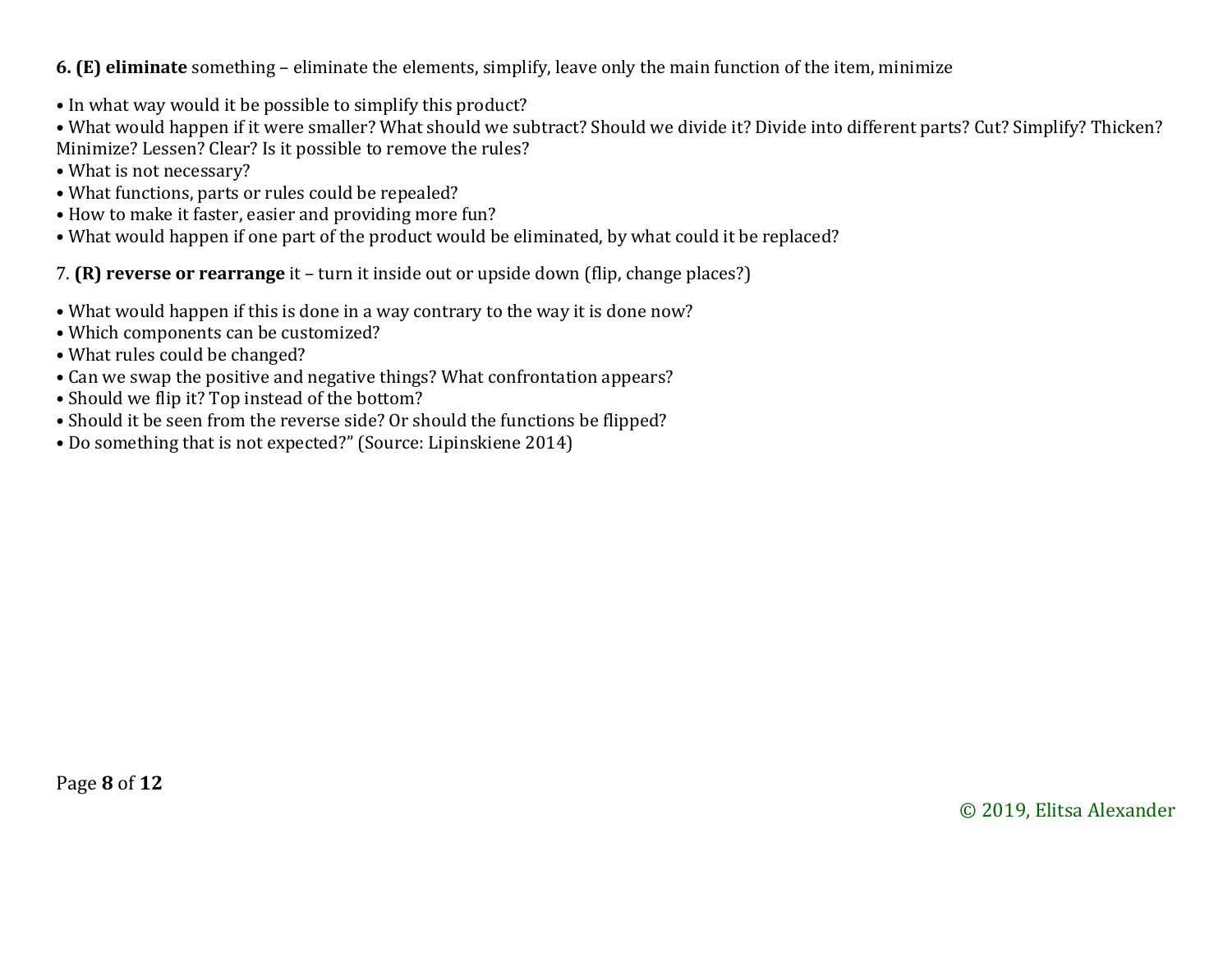

## <span id="page-8-0"></span>Develop Läderach's online strategy

...see next page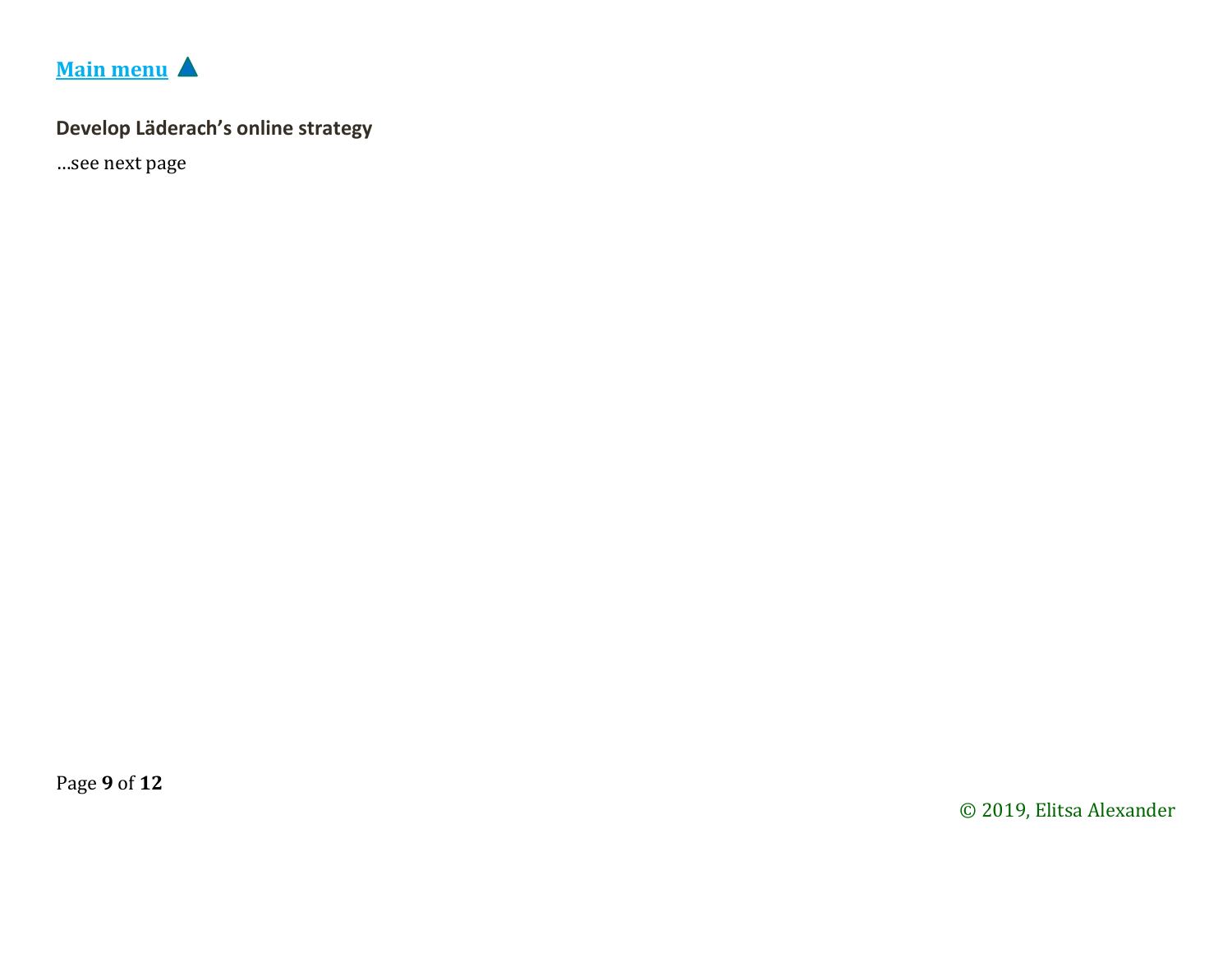

My final decision is a problem solution and may be described as follows: wy final decision is a problem solution and may described as follows.

Page **12** of **14** We create a Chocolab for our B2B customers and one for our B2C costumers on our existing website: companies in the chocolate Frey for the Frey for the free form of the free form of the free form of the free form of the free form of the free form of the free form of the free form of the free form of the free form of the B2B: Switzerland, thanks to the live chocolate

Here the shop will provide the following personalization options:

 $\overline{\phantom{a}}$ 

There the shop will provide the following personalization options.<br>- Customizing by taste, colour and shape (available for different seasons i.e. Easter, Christmas): by providing a pre-selection of different tastes and color that the customer can mix and match, they can choose whatever product fits best for their purpose.

 $\sim$  color and shape (available for different seasons): In a first step, the colour will have the choice between  $t-1$ 

decision to visit and the visit of the visit of the visit of the visit of the visit of the visit of the visit<br>The visit of the visit of the visit of the visit of the visit of the visit of the visit of the visit of the vi

- Customizing by personalized packaging: By cooperating with a packaging partner, a preselection of packaging for the goods can be provided on the website, for the companies to upload their logo prior to purchase. regarding the taste and colour of the B2C:

also offer our partners on our partners on  $\mathcal{C}$  , and  $\mathcal{C}$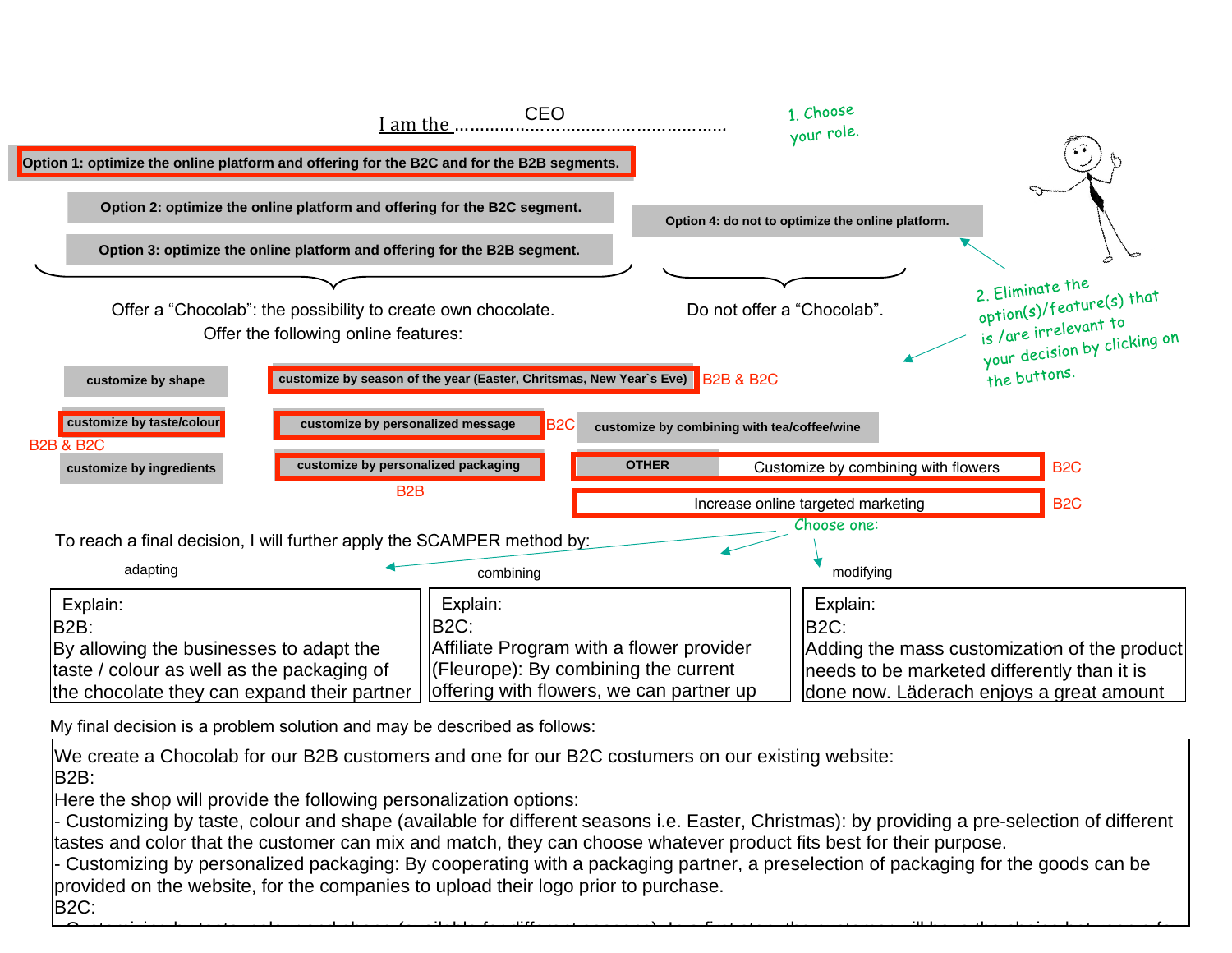<span id="page-10-0"></span>

#### **A role-playing game**

Prepare a role-playing game about the Läderach case that expresses the current decision-making problem and decision-making process (4 people).

Role 1: **CEO** Role 2: **Marketing Manager** Role 3: **Production Manager**

Role 4: **CFO**

Page **11** of **12**